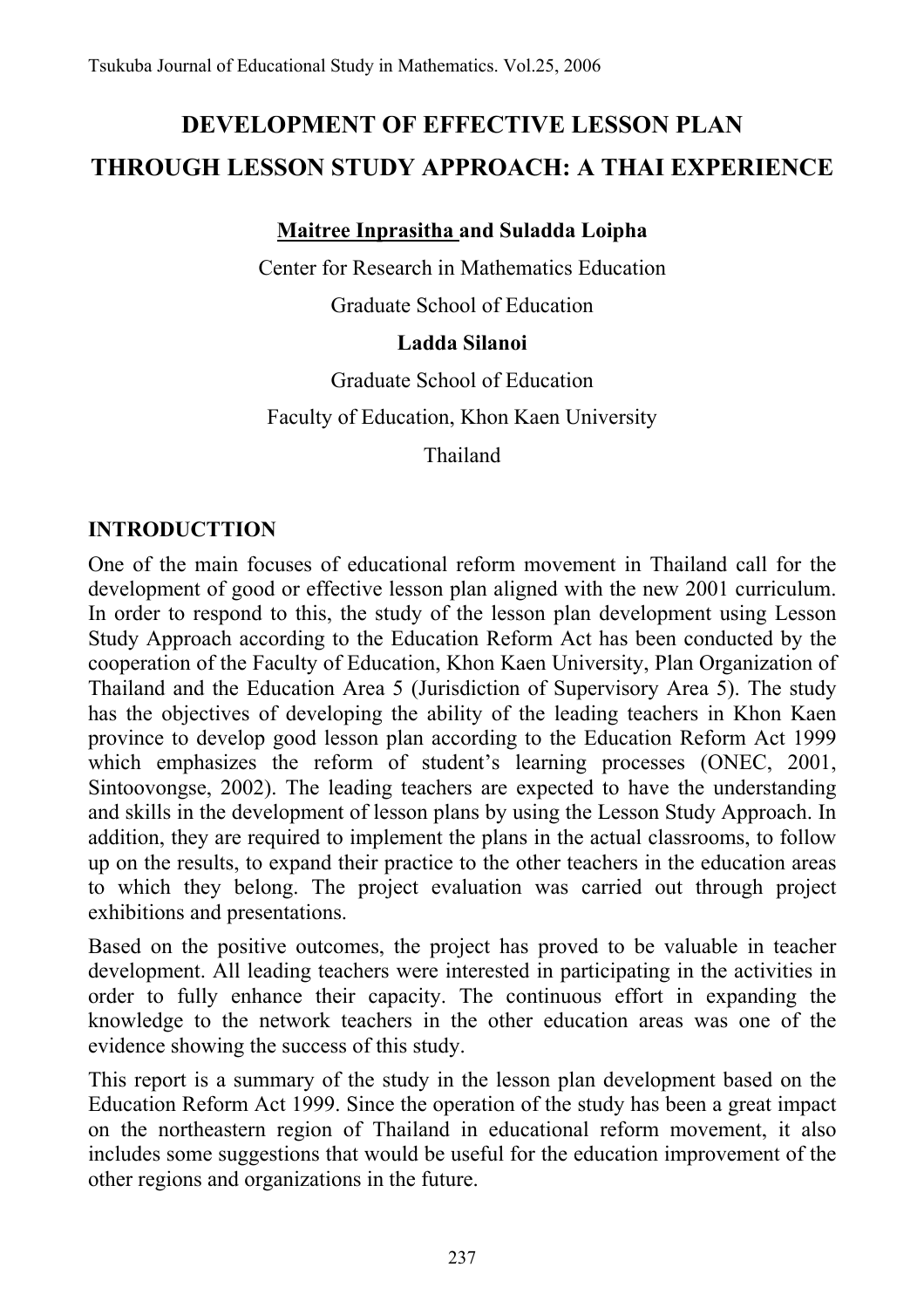# **WHAT IS A DESCRIPTION OF GOOD PRACTICE?**

What should be called good practice in educational reform movement in Thailand has to satisfy some of the following criteria: aligned with the 1999 Education Act and the new 2001 curriculum, supporting teacher as a researcher trend, creating teacher networking in the region, in particular among schools and higher education institutions like university, teachers colleges, or vocational colleges, if it is the work of graduate school, needed to pull the theory from the shelf. This project at least satisfies most of the criteria just mentioned.

In this project, the participants are the leading teachers in the Education Area 5 of Khon Kaen province. Among 48 participants, there are 30 women and 18 men, 28 of whom teach in the primary school level and 20 of whom teach in the secondary school level.

The project aims to develop the teachers to be researchers at the same time to improve their teaching practice. It is believed that research leads to positive changes and continuous development by the aid from fellow teachers. The content of the curriculum comprises the following process of the Lesson Study Approach (Stigler and Hiebert, 1999):

### 1) Defining the problem

The Lesson Study Approach concentrates on the process of solving problem. To define the problem is the way to the motivation in working and building framework of the group of teachers. Problems defined may be general problems (such as how to generate students' interest in mathematics) or in-depth problem (such as how to develop the understanding in adding the unequal fraction). Normally, the most common problems teachers encounter are those caused by the teaching experience that affects students' learning or those related to the national policies.

### 2) Planning the lesson

After the learning goals are set by the group of teachers, they start the meeting to plan the lessons. The goal of lesson plan is not only to come up with effective lessons, but also to improve the understanding with students. The initial plan is presented to the teachers' meeting of the whole school to get feedback to improve the plan. This step may take up to a month or several months before it is ready to be used in the classroom.

### 3) Teaching the lesson

This is the step of bringing the lesson plan into the class. The class schedule and the instructors are set by the teacher group. The teacher who is responsible for the class must be involved in every single step of lesson planning. As the teaching starts, the rest of the participants are observing the class, taking detailed notes so that sufficient information is available for reflection of the lesson in the next step.

### 4) Evaluating the lesson and reflecting on its effect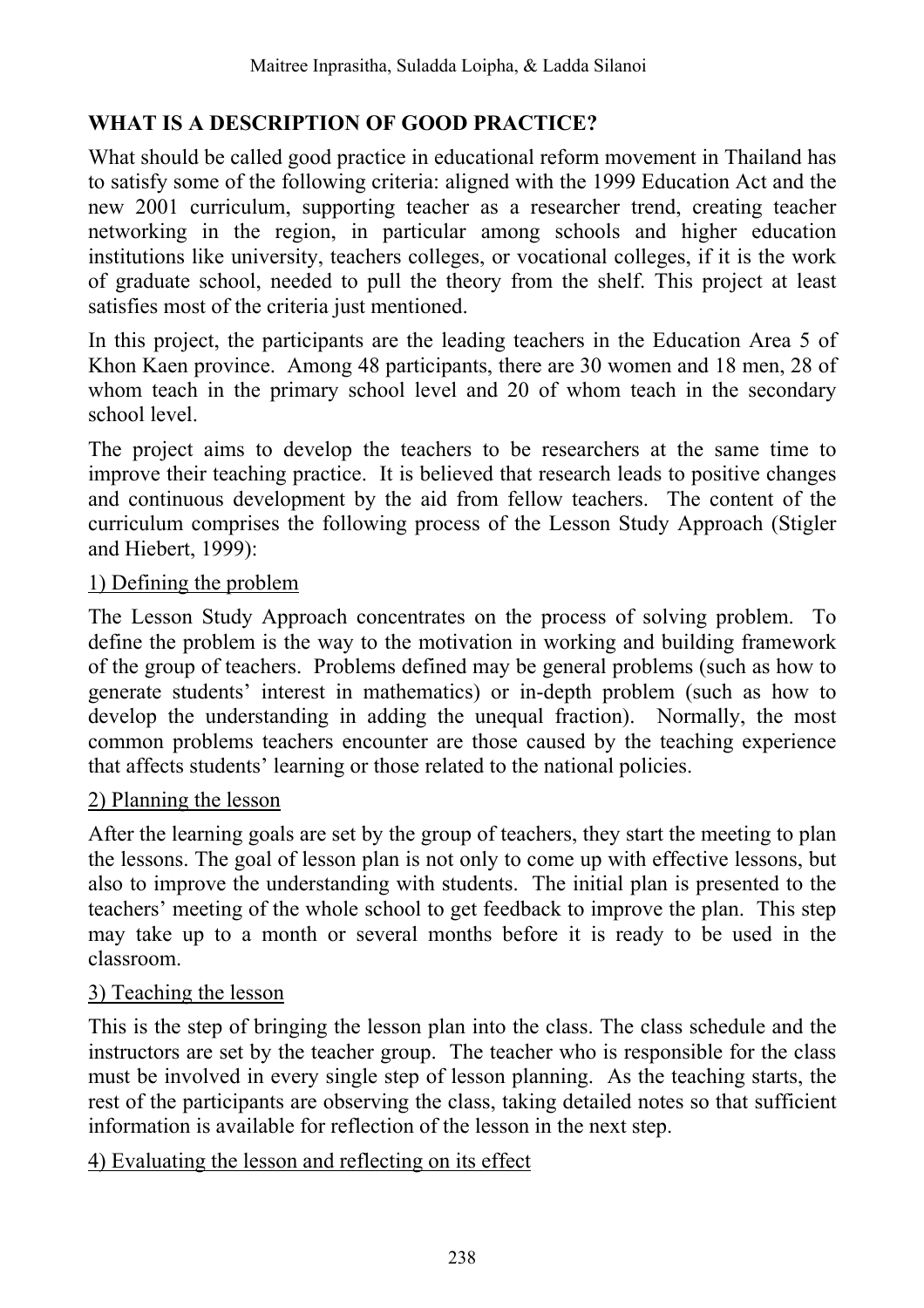After the class is over, the teachers evaluate and reflect on the lesson. The first who gives the opinions or reflects on the lesson is the teacher who teaches the class. The teacher focuses on how successful the plan is and what the problem are. Next, the other participants show their reflections only on the lesson that they planned together but not on the instructor's performance. Everyone takes responsibility of the results from the lesson. The opinions on the lesson will lead to the lesson improvement.

### 5) Revising the lesson

The teachers revise the lesson by using the information gained from classroom observation and the lesson reflection. The revision might involve the development of education technology, the class activities, the problems coming up in the class and the questions emerging along the process. Often, the lesson revision emerged from the students' misunderstanding of the lesson during class activities.

### 6) Teaching the revised lesson

The revised lesson is used in the classroom by either the same teacher or the new one. At this stage, all teachers in the school participate in the classroom observation.

### 7) Evaluating and Reflecting

As it comes to this stage, not only the teachers in the school but also the specialists from outside of the school are involved. Like in step four, the teacher taking control of the class is the first who evaluates the lesson. How the students learn from the lesson is the main point to be considered as the lesson reflection proceeds. Some other points to be mentioned include the lesson design by considering theories and principles underlying the design. The reflection also includes the discussion of knowledge gained from planning the lesson and bringing it to the real classroom.

# 8) Sharing the results

Although the Lesson Study Approach is based on a case study, the results are generalizable because Japan uses the same basic curriculum. Therefore, it is encouraged that the results be published and presented in the annual regional and national conferences.

The premises of the lesson plan development using the Lesson Study Approach are summarized below:

# 1) Develop continuously

- 2) Maintain students' effective learning as the ultimate goal
- 3) Focus on developing teaching practice in the real classroom
- 4) Focus on the process of the teachers' mutual learning

5) Perceive the teachers' roles as contributors to the development of body of knowledge and practice in the teaching profession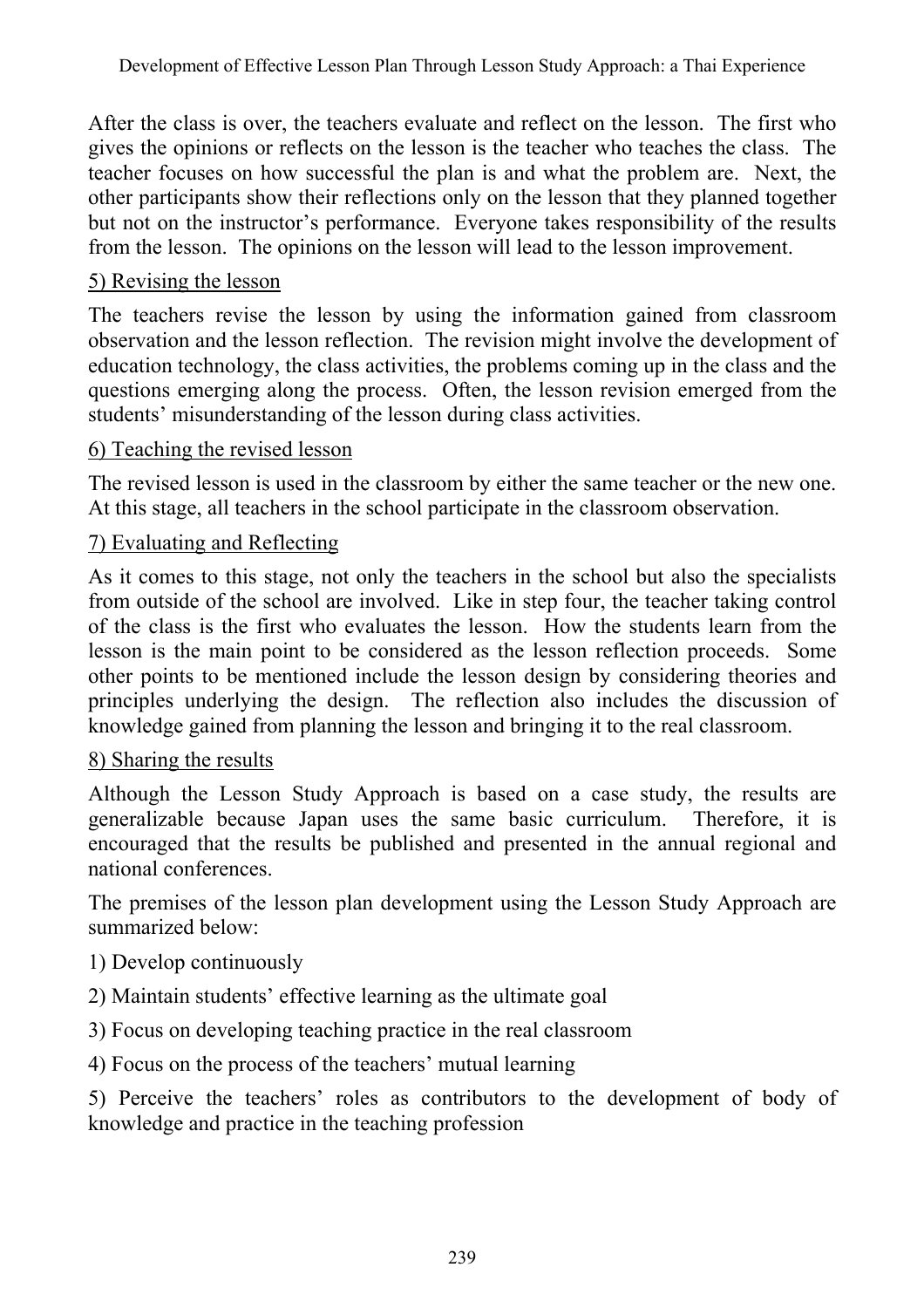# **HOW IT IS DEVELOPED?**

The procedure of operating this project has been designed based on the framework of Lesson Study Approach mentioned earlier. It comprises of 5 phases as follows:

Phase I: Developing the network of the co-operation

To develop the co-operation in the development of the lesson plan in Mathematics project due to the 1999 act of education between the Faculty of Education at Khon Kaen University , Plan Organization of Thailand and The academic area of Khon Kaen.

Phase II: Setting the workshop for improving the leading teachers

The workshop, held on April 19-23, 2004 at the Faculty of Education, Khon Kaen University, had the objectives of creating the understanding in improving the skill of making the lesson plan using Lesson Study Approach.

Phase III: Training in the class

On May 17 to Sept 24, 2004, the leading teachers brought the improved learning plan to the class. The steps of this stage are presented as follows.

- 1) The Follow –up
	- 1. Lesson plan check up: The Mathematics teachers participated the workshop of designing the lesson plan using the Open Approach sent the plan back to the committee to be checked up for the suggestions and improvement.
	- 2. Suggestions for the improvement of lesson plans: The committee gave the suggestion for improvement of the lesson plans.
	- 3. The appointments for observation and supervision: The organizing committee directly made appointments with the teachers in the key learning area group for the follow-up of the usage of the lesson plan. The table showing the appointment for observation and supervision is shown the next.
- 2) The reflection of using the lesson plan

The group of teacher used the following procedure:

 1. Group discussion on the implementation of the learning plans at each basic education level

- 2. Summary of the discussions for presentation
- 3. Presentation within the group
- 4. Analysis and group discussion

Phase IV: Expanding the results to the teachers in the jurisdiction of supervisory area

The Jurisdiction of supervisory area 5 had the responsibility to operate on expanding the teacher network in the area.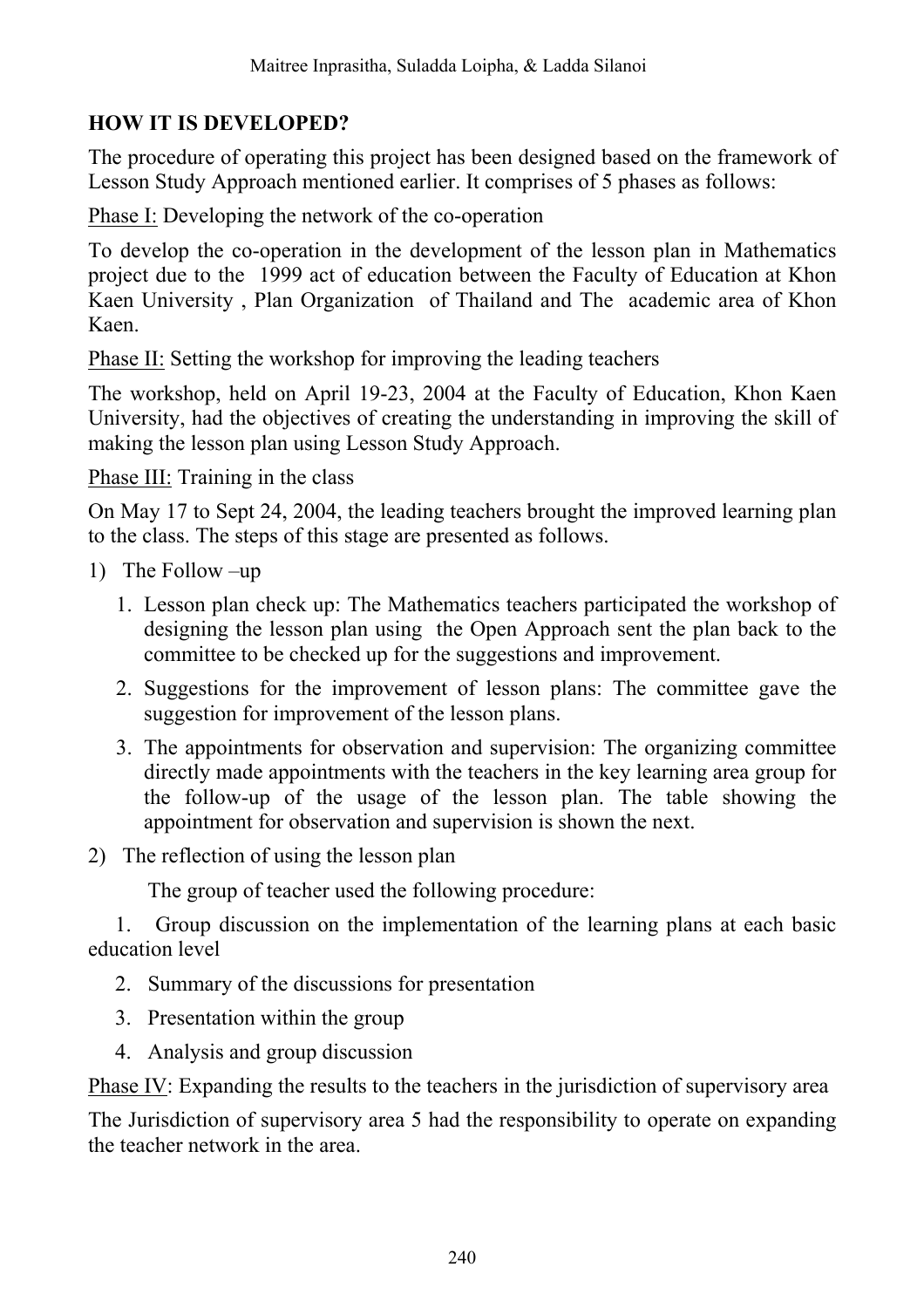# Phase V: Evaluating

It is the last stage of the project of developing the lesson plans using the Lesson Study Approach. The seminar was held on the process of this stage for the summary of the operation. The implementations were presented in the form of exhibition and seminar on the stage, which was held on February 26, 2005 at the Faculty of Education, Khon Kaen University.

Table I**:** Showing the opinions towards the success of the workshop (April 19-23, 2004).



# **Note: the average scores are calculated from 1-5 Likert scale style (showing 1: strongly disagree,**

### **2: disagree, 3: indifference, 4: agree, 5: strongly agree**

# **Items**

1. The clarity in objectives of the project

2. The co-operation of the Faculty of Education, Khon Kaen University, Plan Organization and the jurisdiction of supervisory of Khon Kaen.

3. The confidence in putting theory into practice

4. The confidence in giving knowledge to others

5. The belief in developing the quality of teachers with the improvement of lesson plans

6. The belief in developing the quality of teachers with this approach being enhanced

7. The belief in developing the quality of teachers with this approach bringing long lasting results.

8. The belief in developing the quality of teachers with this approach influencing the quality of children in the future.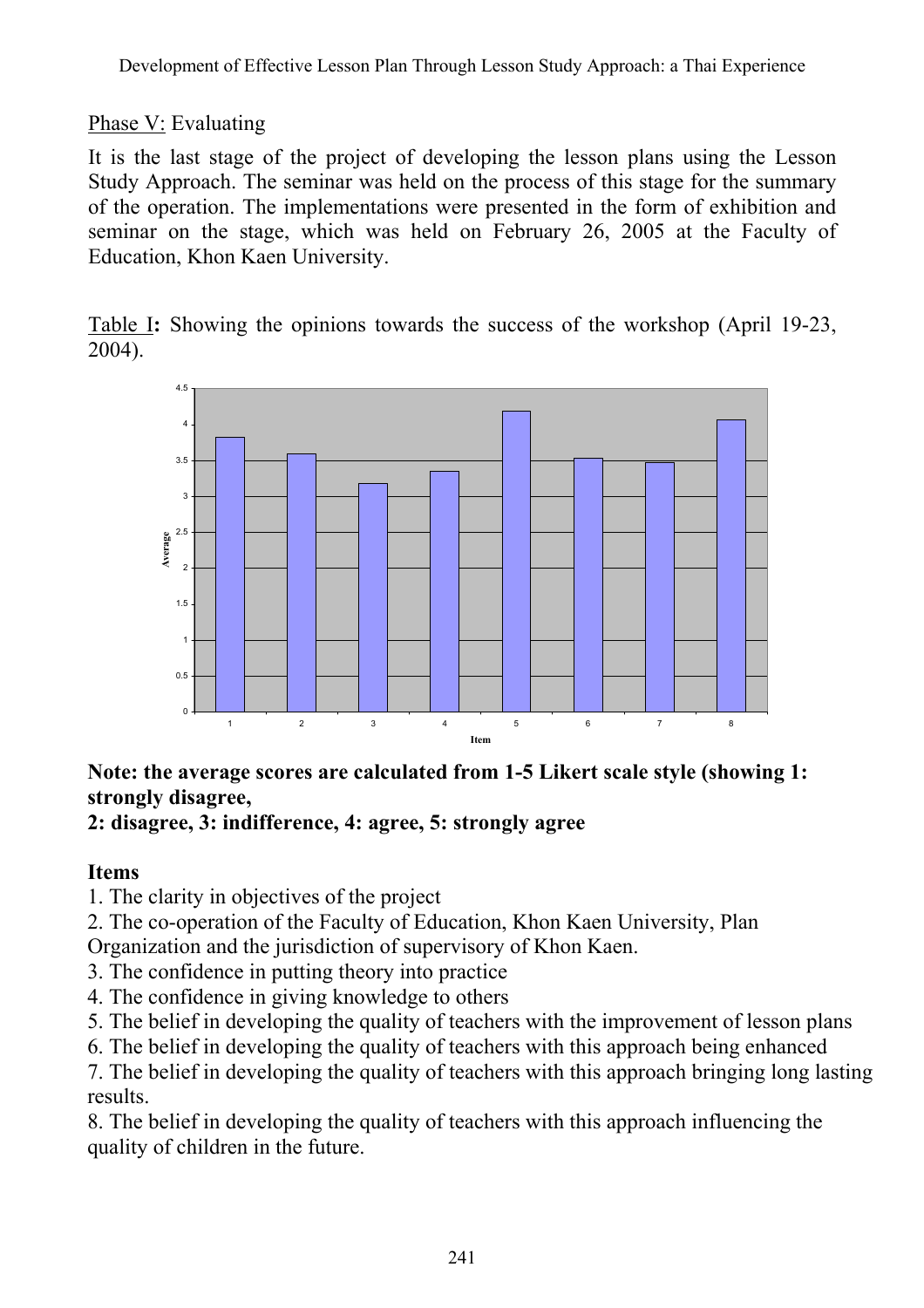# **CONCLUSION AND REFLECTION**

# **Problems and limitation**

### 1. Problems of implementation

- 1.1The teacher lacked of confidence specifically in linking the students' concepts to the teacher's expectation. This made the teacher feel frustrated with their role of teaching.
- 1.2There are times when the teacher interfered too much with the students' thinking, causing the teacher's leading circumstances. The students therefore had no freedom to think as they should.
- 1.3 The students had no chance to discuss with other groups. They had no opportunity to learn to solve other students' problems.
- 1.4The Open Approach is a time-consuming innovation. The Mathematics class usually takes only one hour. This caused the discontinuity of the activities resulting in the students' problem-solving.
- 1.5The teacher prepared all he materials for the students but the students were not responsible for them.
- 1.6It was difficult to group the students. There were forty-three students and the classroom was very small.
- 1.7 There was the difference in the group of student. Some cannot read.
- 1.8There was a controversy among the teachers on "the accordance between lesson plans using Open Approach and the national test". Some teachers thought they were in accordance, other did not think so. The implementation of the plans, therefore, was not successful as it should be.
- 1.9The network teachers, who came to observe the Open Approach teaching-learning, did not understand the model and the methodology of the approach. Unnecessarily, they interfered with the students' thinking process during the activities.

1.10 The teachers who used the Open Approach in their teaching were eyed and criticized by the authorities and colleagues in the school. This made them feels unconfident, pressured and uncomfortable to keep on using the approach.

2. Problems and restrictions of the follow-up

2.1 In case that there was a change of appointment time due to some urgent and unexpected work, contacting with the teachers was difficult. Some teachers gave the telephone number that cannot be contacted.

2.2 The teachers did not receive the returned plans sent by post from the committee, due to the ineffectiveness of the administration staff in the Faculty of Education or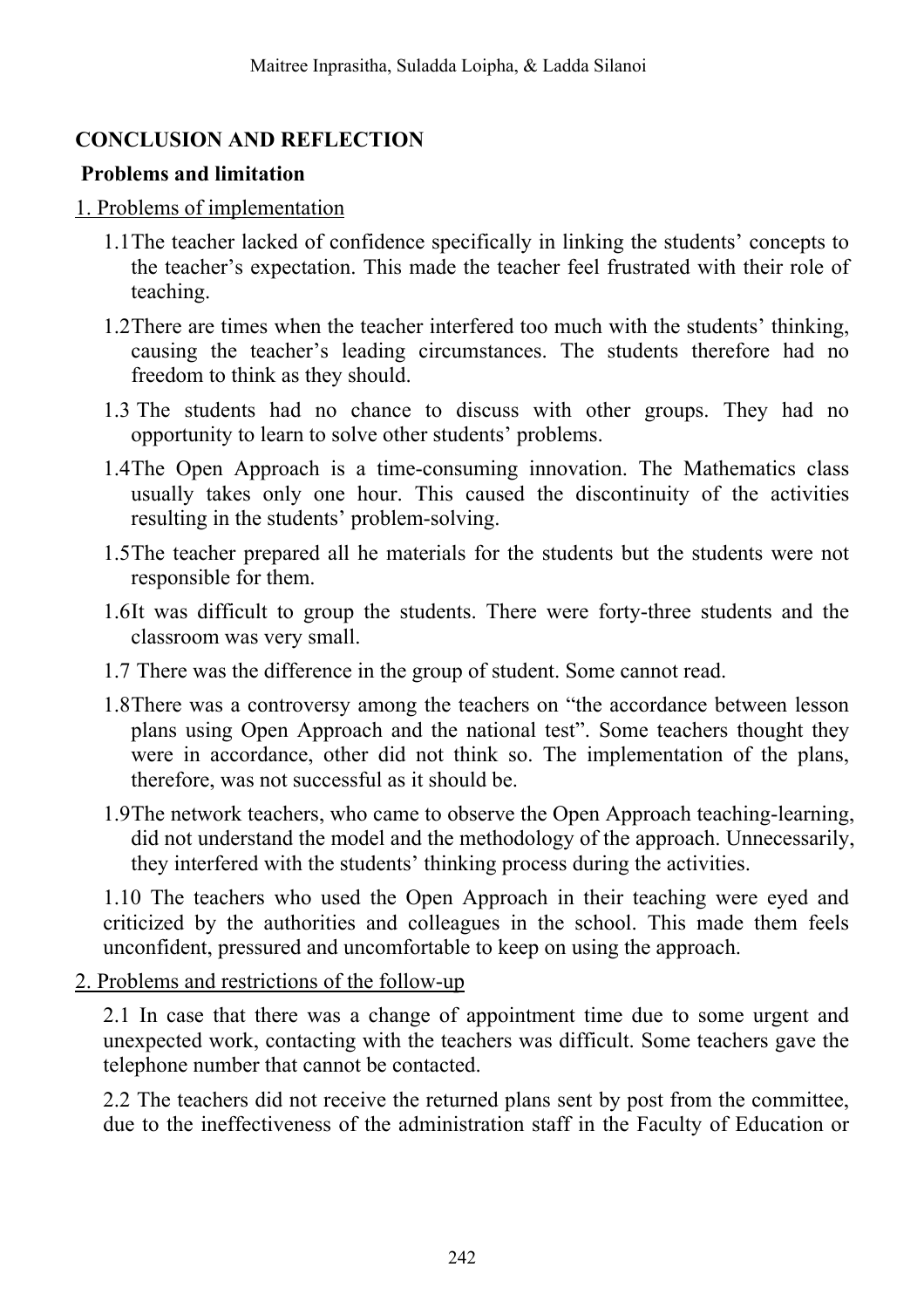the post office. Additionally, the difficulty in communicating by phone made it inconvenient for the committee to give advice.

2.3 The cancellation of the follow-up appointment due to urgent work or other activities of the school or education regional area, such as the external evaluation of the office of national standards and quality assurance, mathematics Camp, or special events etc. This directly affected the timetable of the committee.

2.4 There was a misunderstanding of the coordinator, who was in charge of the school maps and the permission form to work outside for the supervisors, which delayed the follow-up.

2.5 The location of the school on the map did not match with the actual one. The journey was in the wrong direction and was delayed.

2.6 The supervisors were not free on the same day as they have lots of work to do. The transportation was hired too many times. Each follow-up could cover only a few classes.

2.7 Some schools were located quite far away from others, in bad condition roads, making the committee unable to go to all schools in the project. The follow-up to the remote schools was costly.

### **Reflections from the teachers**

- 1. The teachers did not have enough time to prepare and write the lesson plans using Open Approach due to too much work other than teaching.
- 2. Writing this kind of lesson plans needs brainstorming to acquire diverse aspects. There must always be reflective thinking to achieve good lesson plans. Practically, it was almost out of question to get the teachers together because of such restrictions as the long distance among the schools, the high expense of traveling, the free time of the teachers and the teachers' other missions.
- 3. The teachers still did not understand their role in using Open Approach in their teaching. They did not know what exactly they had to do so they lacked confidence in teaching. For example, how to begin the lesson, how to sum up, how to write the evaluation form, what they were doing was right or wrong etc.
- 4. There was a doubt whether each unit of mathematics content could be written in Open Approach lesson plans or not, and how?
- 5. The staff from the regional education area did not at all take part in either the follow-up, or the project support after the workshop.
- 6. The results of the implementation of the plan shown that the students could think more, and sometimes the students could think more than the teachers.
- 7. The teacher had worried about being observed but after the observation was done, they felt that this is very supportive.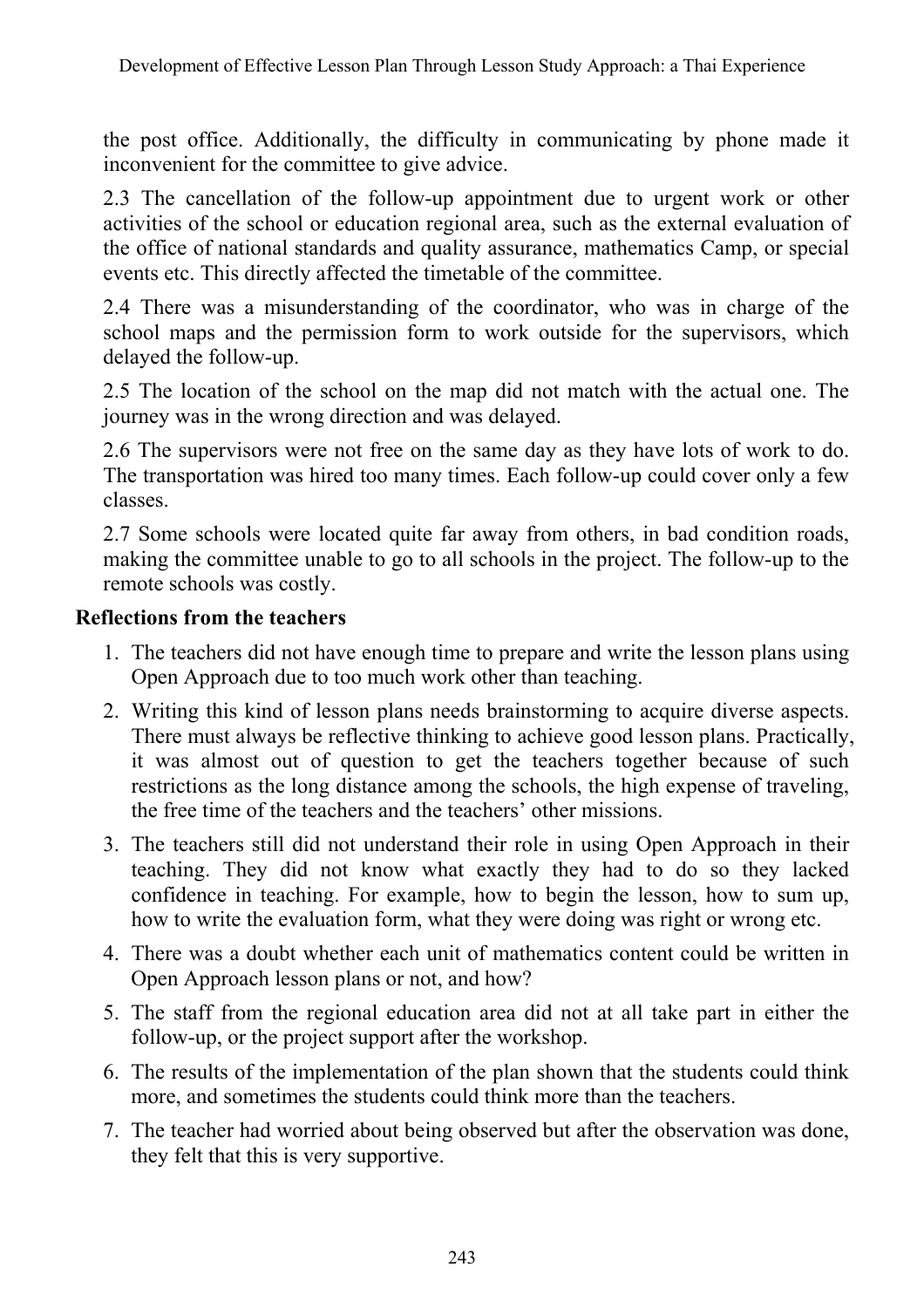- 8. The teachers had more confidence in using the lesson plans in the class. They felt like having the supervisors with them.
- 9. This was the first project with the follow-up and gave the teacher assistance closely. The workshop was worth the time and it was the great activity.

Table III: Showing the average of the level of satisfaction with the objectives of the project.



### **Note: the average scores are calculated from 1-5 Likert scale style (showing 1: strongly disagree, 2: disagree, 3: indifference, 4: agree, 5: strongly agree**

# **Item**

- 1. The distribution of the teaching innovation
- 2. The understanding in the development of learning due to the education reform 1999
- 3. The teachers' capacity promoting due to the education reform 1999
- 4. The sharing of the learning development of the teachers living in the North-Eastern region
- 5. Forming the group for creating the education development in the community
- 6. Improving students' ability in studying by the learning innovation created.